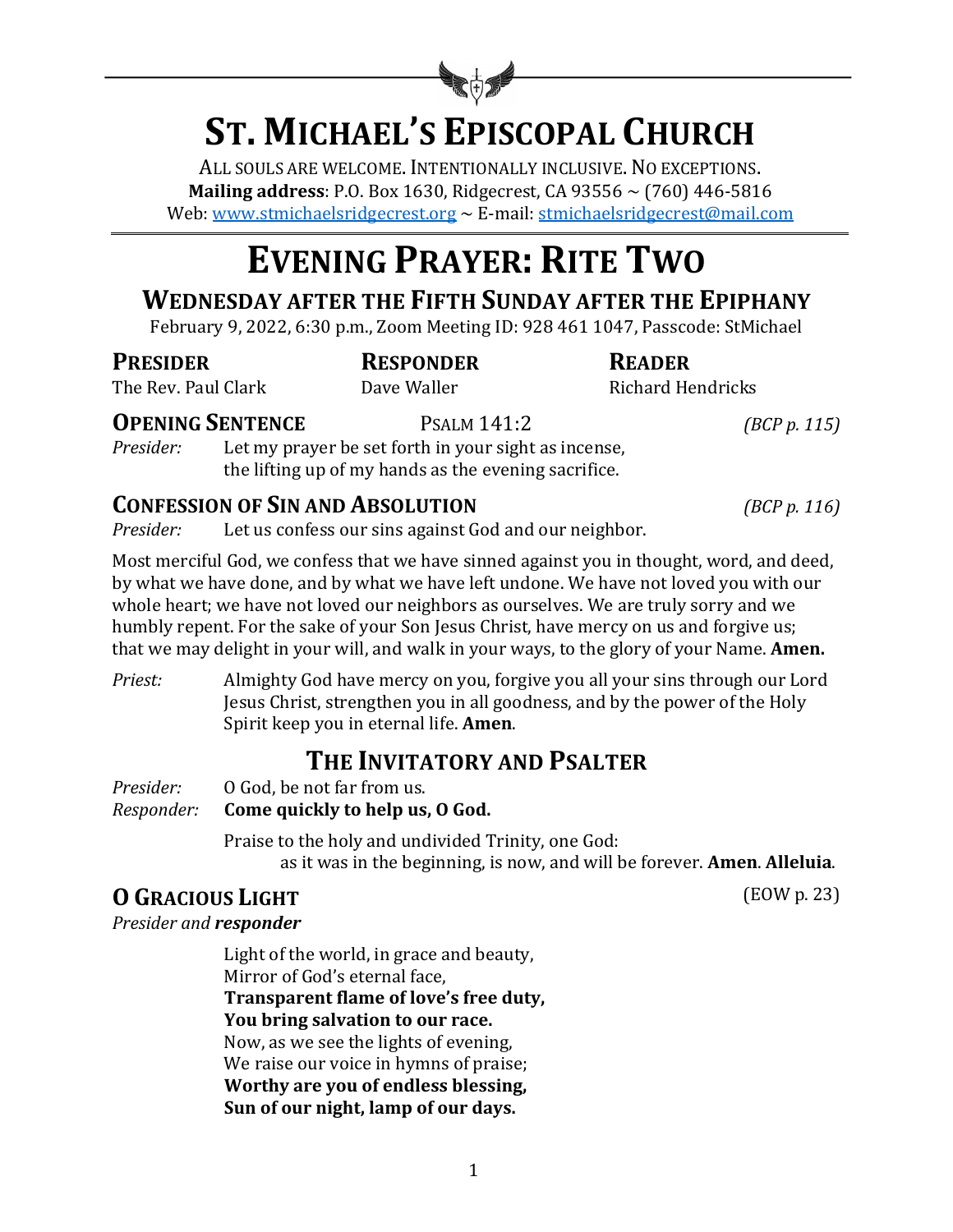

### **PSALM APPOINTED** PSALM 82 *(BCP p. 705)*

#### *Presider and responder alternate by whole verse.*

- 1 God takes his stand in the council of heaven; \* he gives judgment in the midst of the gods:
- <sup>2</sup> "How long will you judge unjustly, \* and show favor to the wicked?
- 3 Save the weak and the orphan; \* defend the humble and needy;
- 4 Rescue the weak and the poor; \* deliver them from the power of the wicked.
- 5 They do not know, neither do they understand; they go about in darkness; \* all the foundations of the earth are shaken.
- 6 **Now I say to you, 'You are gods, \*** and all of you children of the Most High;
- 7 Nevertheless, you shall die like mortals, \* and fall like any prince.""
- 8 Arise, O God, and rule the earth, \* for you shall take all nations for your own.

Praise to the holy and undivided Trinity, one God: as it was in the beginning, is now, and will be forever. Amen.

# **THE READINGS**

**THE FIRST READING GENESIS 27:1-29** RICHARD HENDRICKS

A READING FROM THE BOOK OF GENESIS:

When Isaac was old and his eyes were dim so that he could not see, he called his elder son Esau and said to him, "My son"; and he answered, "Here I am." He said, "See, I am old; I do not know the day of my death. Now then, take your weapons, your quiver and your bow, and go out to the field, and hunt game for me. Then prepare for me savory food, such as I like, and bring it to me to eat, so that I may bless you before I die."

Now Rebekah was listening when Isaac spoke to his son Esau. So when Esau went to the field to hunt for game and bring it, Rebekah said to her son Jacob, "I heard your father say to your brother Esau, 'Bring me game, and prepare for me savory food to eat, that I may bless you before the Lord before I die.' Now therefore, my son, obey my word as I command you. Go to the flock, and get me two choice kids, so that I may prepare from them savory food for your father, such as he likes; and you shall take it to your father to eat, so that he may bless you before he dies." But Jacob said to his mother Rebekah, "Look, my brother Esau is a hairy man, and I am a man of smooth skin. Perhaps my father will feel me, and I shall seem to be mocking him, and bring a curse on myself and not a blessing." His mother said to him, "Let your curse be on me, my son; only obey my word, and go, get them for me." So he went and got them and brought them to his mother; and his mother prepared savory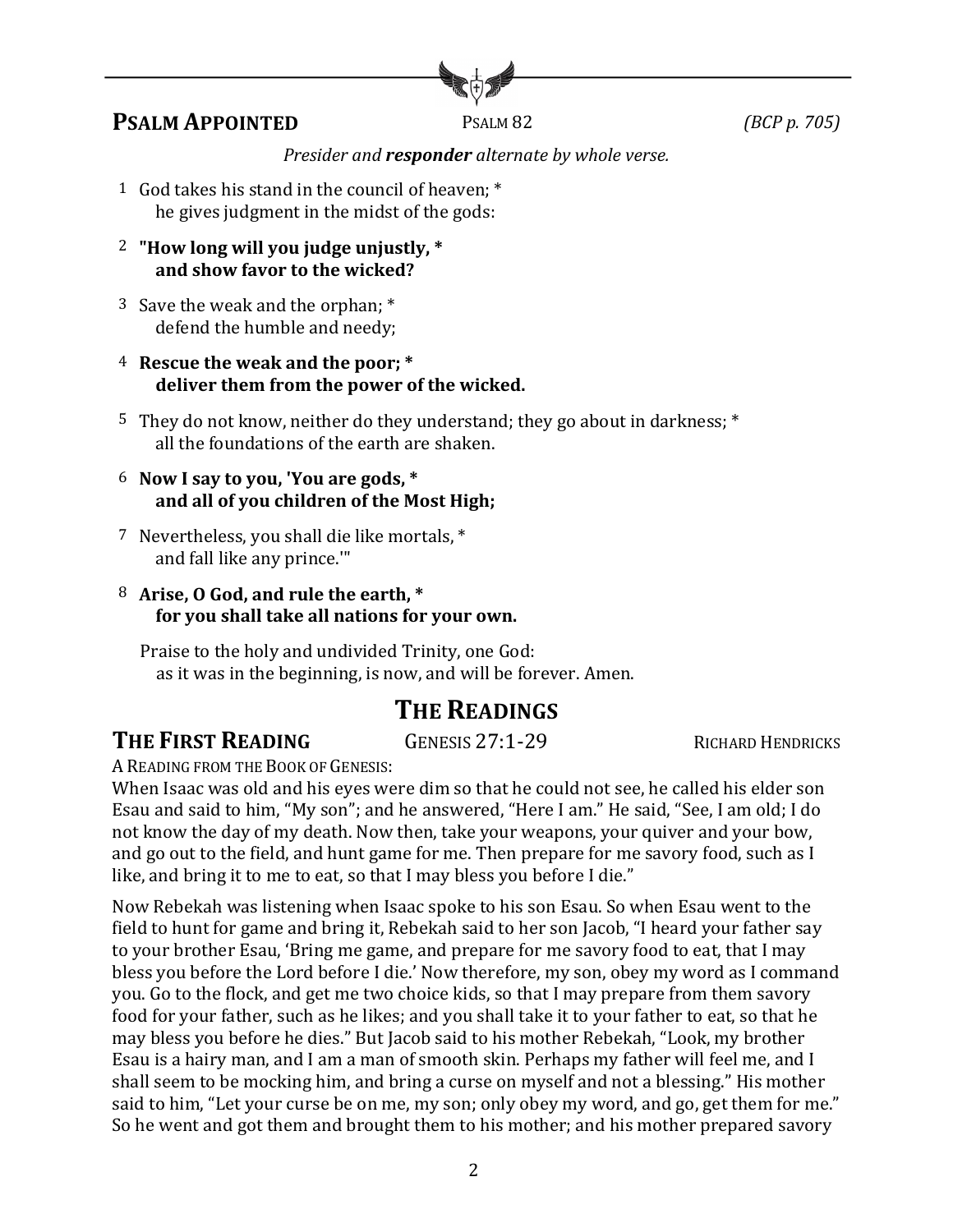food, such as his father loved. Then Rebekah took the best garments of her elder son Esau, which were with her in the house, and put them on her younger son Jacob; and she put the skins of the kids on his hands and on the smooth part of his neck. Then she handed the savory food, and the bread that she had prepared, to her son Jacob.

So he went in to his father, and said, "My father"; and he said, "Here I am; who are you, my son?" Jacob said to his father, "I am Esau your firstborn. I have done as you told me; now sit up and eat of my game, so that you may bless me." But Isaac said to his son, "How is it that you have found it so quickly, my son?" He answered, "Because the Lord your God granted me success." Then Isaac said to Jacob, "Come near, that I may feel you, my son, to know whether you are really my son Esau or not." So Jacob went up to his father Isaac, who felt him and said, "The voice is Jacob's voice, but the hands are the hands of Esau." He did not recognize him, because his hands were hairy like his brother Esau's hands; so he blessed him. He said, "Are you really my son Esau?" He answered, "I am." Then he said, "Bring it to me, that I may eat of my son's game and bless you." So he brought it to him, and he ate; and he brought him wine, and he drank. Then his father Isaac said to him, "Come near and kiss me, my son." So he came near and kissed him; and he smelled the smell of his garments, and blessed him, and said, "Ah, the smell of my son is like the smell of a field that the Lord has blessed. May God give you of the dew of heaven, and of the fatness of the earth, and plenty of grain and wine. Let peoples serve you, and nations bow down to you. Be lord over your brothers, and may your mother's sons bow down to you. Cursed be everyone who curses you, and blessed be everyone who blesses you!"

*Reader*: Hear what the Spirit is saying to God's people. *Responder:* Thanks be to God.

### **THE SONG OF MARY** LUKE 1:46-55 (EOW p. 27)

*Presider and responder alternate by whole verse.* 

My soul proclaims the greatness of the Lord, my spirit rejoices in you, O God my Savior;  $*$ for you have looked with favor on your lowly servant.

**From this day all generations will call me blessed: \***

**you, the Almighty, have done great things for me, and holy is your Name.**

You have mercy on those who fear you \* from generation to generation.

You have shown strength with your arm,  $*$ **and scattered the proud in their conceit,**

Casting down the mighty from their thrones,  $*$ and lifting up the lowly.

#### You have filled the hungry with good things, \* **and sent the rich away empty.**

You have come to the help of your servant Israel, \* for you have remembered your promise of mercy,

#### **The promise you made to our forebears, \***

#### **to Abraham and his children for ever.**

Praise to the holy and undivided Trinity, one God: as it was in the beginning, is now, and will be forever. Amen.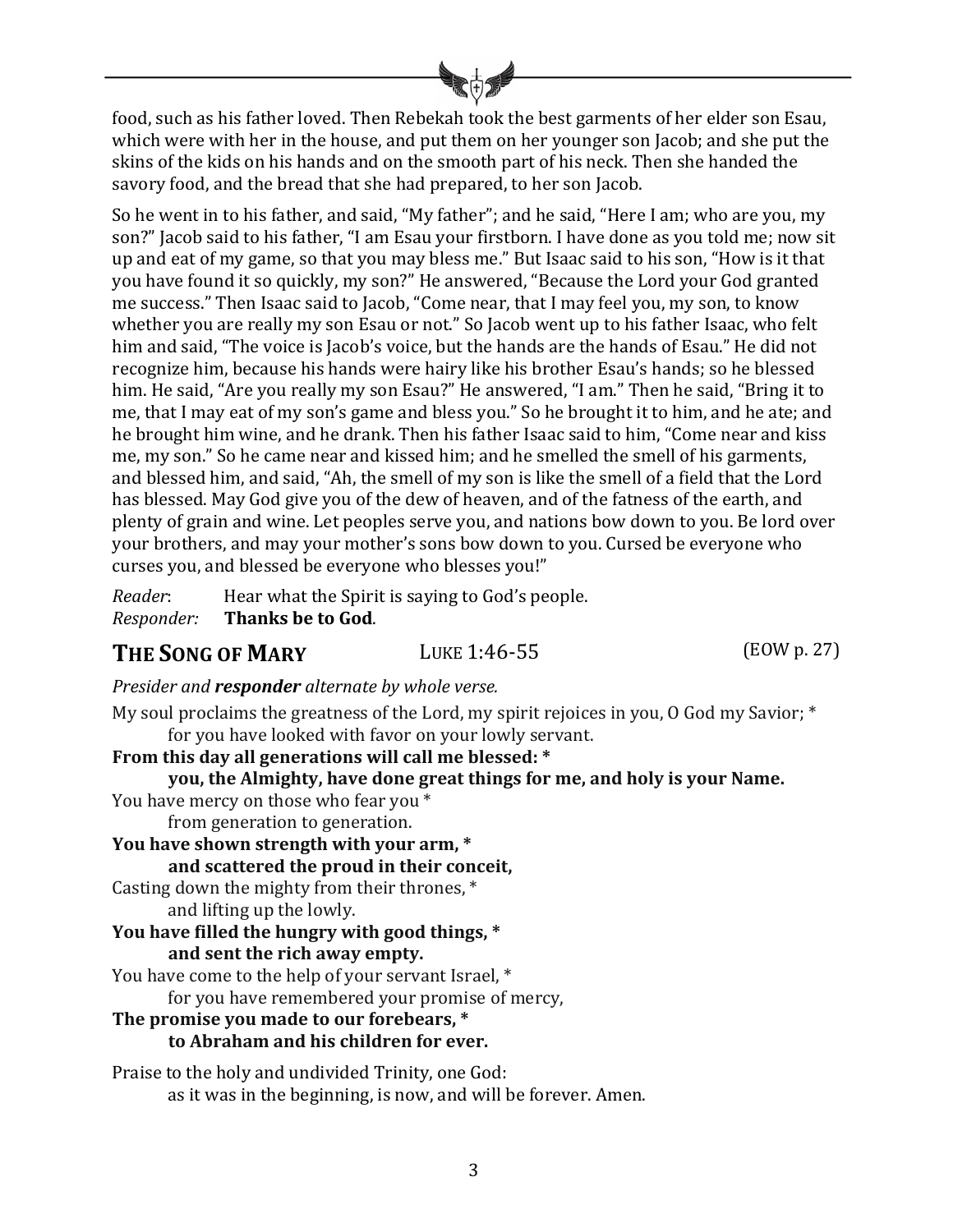

## **THE SECOND READING JOHN 8:12-20 RICHARD HENDRICKS**

A READING FROM THE GOSPEL ACCORDING TO JOHN:

Again Jesus spoke to the people, saying, "I am the light of the world. Whoever follows me will never walk in darkness but will have the light of life." Then the Pharisees said to him, "You are testifying on your own behalf; your testimony is not valid." Jesus answered, "Even if I testify on my own behalf, my testimony is valid because I know where I have come from and where I am going, but you do not know where I come from or where I am going. You judge by human standards; I judge no one. Yet even if I do judge, my judgment is valid; for it is not I alone who judge, but I and the Father who sent me. In your law it is written that the testimony of two witnesses is valid. I testify on my own behalf, and the Father who sent me testifies on my behalf." Then they said to him, "Where is your Father?" Jesus answered, "You know neither me nor my Father. If you knew me, you would know my Father also." He spoke these words while he was teaching in the treasury of the temple, but no one arrested him, because his hour had not yet come.

*Reader*: Hear what the Spirit is saying to God's people. *Responder:* **Thanks be to God**.

### **THE SONG OF SIMEON** LUKE 2:29-32 (BCP p. 120)

*Presider and responder alternate by whole verse.* 

Lord, you now have set your servant free \*

to go in peace as you have promised;

### For these eyes of mine have seen the Savior, \* **whom you have prepared for all the world to see:** A Light to enlighten the nations,  $*$

and the glory of your people Israel.

**Praise to the holy and undivided Trinity, one God:** as it was in the beginning, is now, and will be forever. Amen.

### **SCRIPTURE DISCUSSION**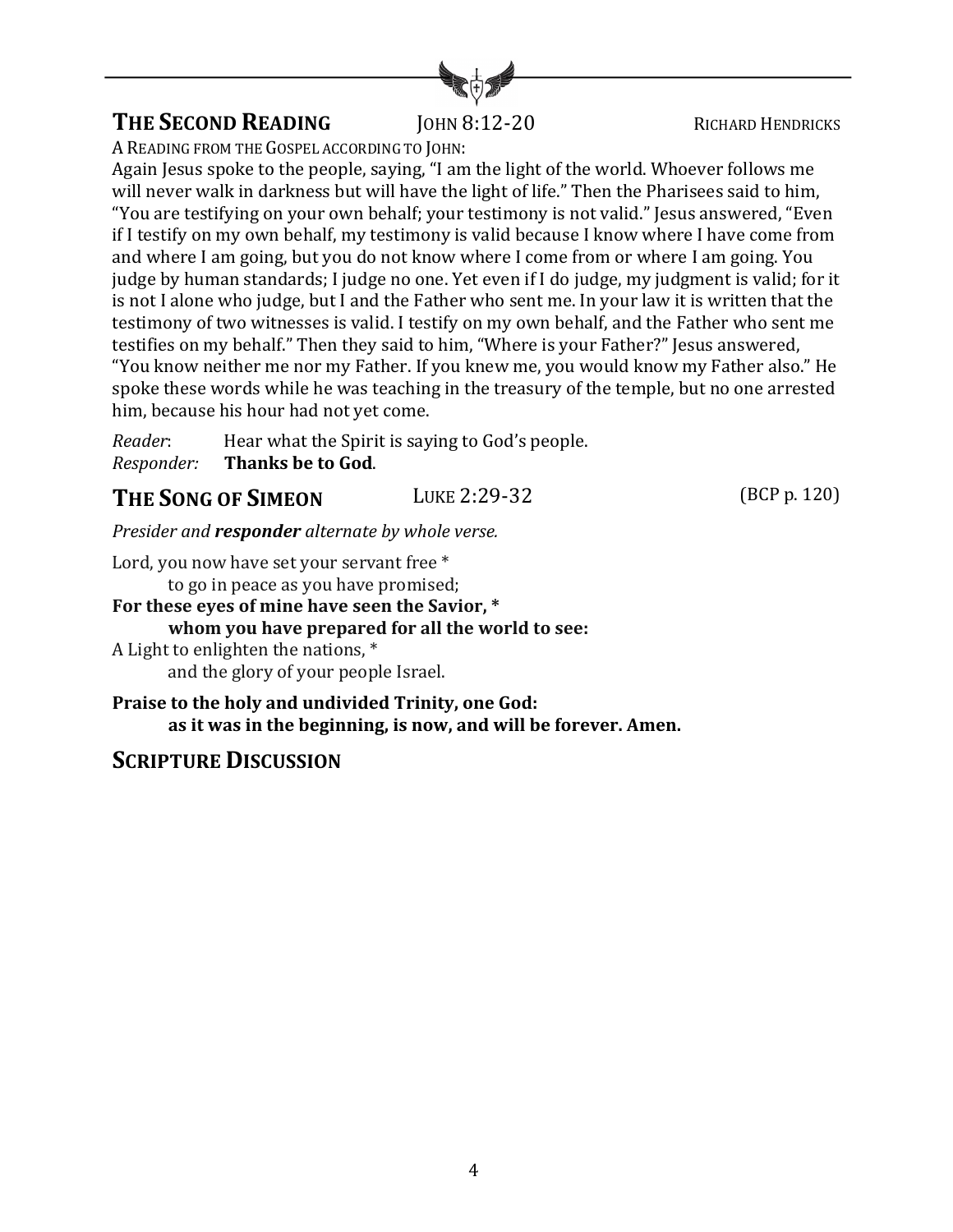**APOSTLES' CREED** *(BCP p. 120)*

I believe in God, the Father almighty, creator of heaven and earth; I believe in Jesus Christ, his only Son, our Lord.

He was conceived by the power of the Holy Spirit and born of the Virgin Mary.

He suffered under Pontius Pilate, was crucified, died, and was buried.

He descended to the dead. On the third day he rose again.

He ascended into heaven, and is seated at the right hand of the Father.

He will come again to judge the living and the dead.

I believe in the Holy Spirit, the holy catholic Church,

the communion of saints, the forgiveness of sins

the resurrection of the body, and the life everlasting. Amen.

# **THE PRAYERS**

# **THE LORD'S PRAYER** *(BCP p. 121)*

| Presider:  | God be with you.   |
|------------|--------------------|
| Responder: | And also with you. |
| Presider:  | Let us pray.       |

Our Father, who art in heaven, hallowed be thy Name, thy kingdom come, thy will be done, on earth as it is in heaven. Give us this day our daily bread. And forgive us our trespasses, as we forgive those who trespass against us. And lead us not into temptation, but deliver us from evil. For thine is the kingdom, and the power, and the glory, for ever and ever. Amen.

# **SUFFRAGES B** *(BCP p. 121)*

That this evening may be holy, good, and peaceful, We entreat you, O Lord.

That your holy angels may lead us in paths of peace and goodwill, We entreat you, O Lord.

That we may be pardoned and forgiven for our sins and offenses, We entreat you, O Lord.

That there may be peace to your Church and to the whole world, We entreat you, O Lord.

That we may depart this life in your faith and fear, and not be condemned before the great judgment seat of Christ, We entreat you, O Lord.

That we may be bound together by your Holy Spirit in the communion of St. Michael the Archangel and all your saints, entrusting one another and all our life to Christ, We entreat you, O Lord.

#### **THE COLLECT OF THE DAY** FIFTH SUNDAY AFTER THE EPIPHANY *(BCP* p. 216) Set us free, O God, from the bondage of our sins, and give us the liberty of that abundant life which you have made known to us in your Son our Savior Jesus Christ; who lives and reigns with you, in the unity of the Holy Spirit, one God, now and forever. **Amen**.

5